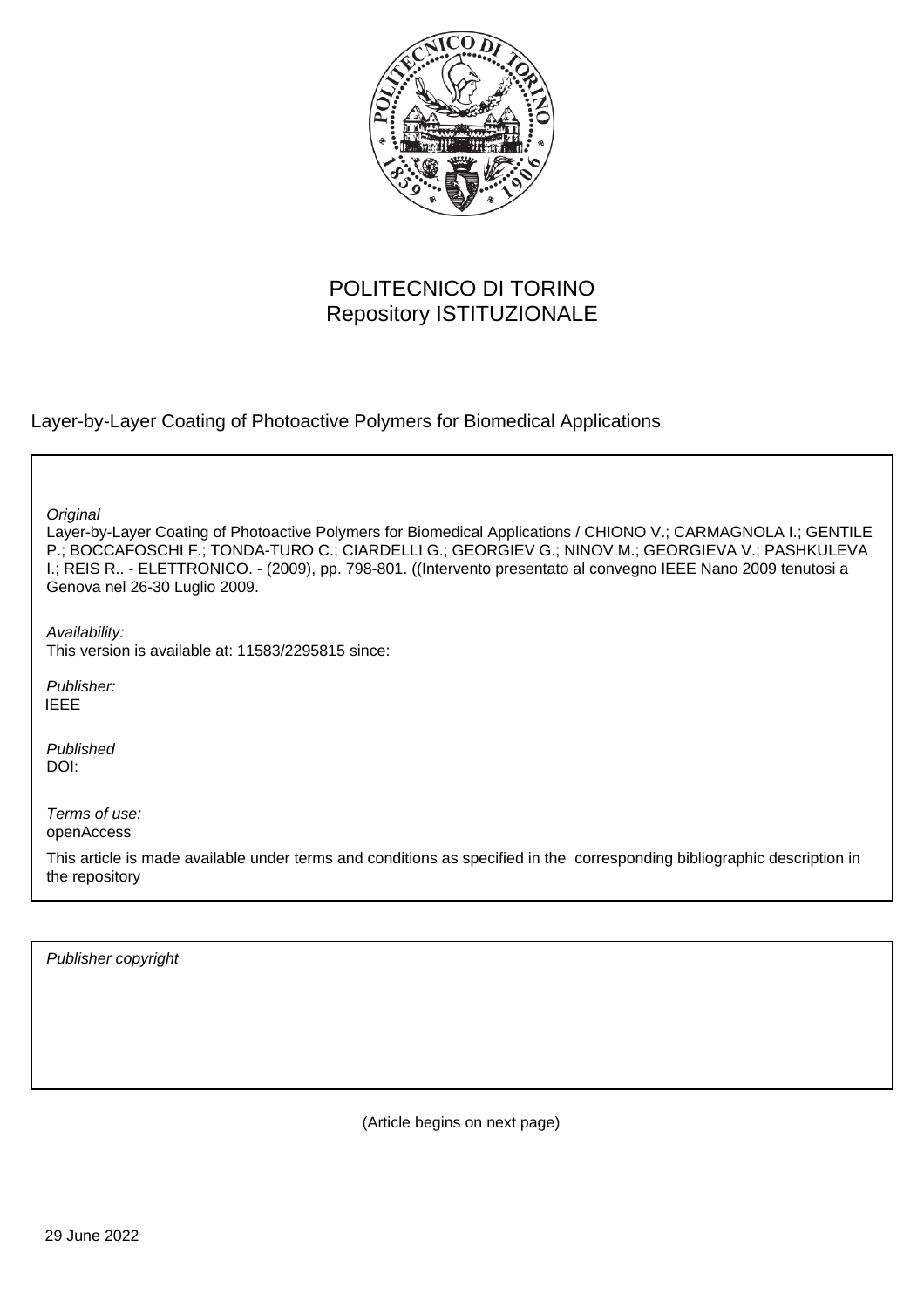# Layer-by-Layer Coating of Photoactive Polymers for Biomedical Applications

Valeria Chiono, Irene Carmagnola, Piergiorgio Gentile, Francesca Boccafoschi, Chiara Tonda-Turo, Gianluca Ciardelli Dept. of Mechanics Politecnico di Torino Torino, Italy e-mail: valeria.chiono@polito.it

George Georgiev, Momchil Ninov, Ventsislava Georgieva Laboratory of Water-Soluble Polymers, Polyelectrolytes and Biopolymers Faculty of Chemistry, University of Sofia Sofia, Bulgaria.

*Abstract***—The design of advanced, nanostructured materials at the molecular level is of tremendous interest for the scientific community because of their potential in several fields, including medicine, biology and tissue engineering. Layer-by-layer (LbL) assembly is a versatile technique for the realization of multilayered films with tailored characteristics at the nanometer scale. Photoactive nanostructured films were prepared by LbL assembly of photozymes: an amphiphilic zwitterionic copolymer, poly(sodium styrene sulphonate-stat-vinyl naphtalene-stat-3 dimethyl(methacryloylethyl) ammonium propane sodium sulfonate) (PSSS-stat-VN-stat-DMPAS; code: ZI), and a cationic polyelectrolyte, chitosan-g-fluorescein (code: CHFL), on a crosslinked gelatin substrate. Although successful LbL assembly of photozymes was proven by the performed characterization, gelatin was not an optimal substrate for the coating, due to its low charge density and amphoteric nature. A regular growth of the layers was found after at least 6 layers were deposited. The macromolecules of the zwitterionic photozyme adopted a coiled micellar conformation in solution which was kept during the assembly. The obtained nanostructured films are promising candidates for carrying out efficient electron transfer process within them, responsible for the anti-microbial activity and the osteointegration ability of the coating.** 

**Keywords: chitosan-***g***-fluorescein; gelatin; layer-by-layer; poly(sodium styrene sulphonate-***stat***-vinyl naphtalene-***stat***-3** dimethyl(methacryloylethyl) ammonium **sulfonate); photozymes.** 

#### I. INTRODUCTION

Layer-by-layer (LbL) electrostatic self-assembly of charged polymers has been widely used as a versatile technique for the formation of multilayered thin films with a tailored structure and composition and wide range of electrical, magnetic, biological and optical properties [1, 2]. LbL self-assembly is

Iva Pashkuleva, Rui Reis

3B's Research Group – Biomaterials, Biodegradables and **Biomimetics** Department of Polymer Engineering University of Minho Caldas das Taipas, Guimarães, Portugal and Institute for Biotechnology and Bioengineering PT Government Associated Laboratory, Caldas das Taipas, Guimarães, Portugal, Portugal.

based on the alternating exposure of a charged substrate to solutions of positively and negatively charged polyelectrolytes. A rinsing step is included between the two previously described adsorption processes, to remove excess as well as to prevent cross-contamination of the polyelectrolyte solutions. LbL technique allows obtaining of homogeneous monolayer structures and fine control of the coating properties. , Additionally, it is applicable to substrates of any shape, it is environmentally-friendly, it allows room temperature processing and low-cost manufacturing. The range of polyelectrolytes used in the LbL assembly is very broad, but the majority of the studies has been utilized commercial homopolymers. There is a limited number of reports on amphiphilic polyelectrolytes [3, 4].

Photozymes are amphiphilic photoactive polymers, composed by fluorophore units such as xanthene dyes (fluorescein, rose bengal, eosin, eritrosin), naphthalene, carbazole, and hydrophilic units, containing strong electrolytes such as sulphonate groups or weak electrolytes such as the primary amino groups of chitosan chains [5-7]. Photozymes may be statistical, block or graft copolymers and they are generally water soluble. Aromatic chromophores undergo strong interactions, which induce the coiling of the macromolecules and the formation of hydrophobic domains surrounded by charged fragments of the chain. The hydrophobic packed domains may dissolve hydrophobic guest molecules and play the role of nanoreactors with photochemical activity [7].

In this work, nanostructured multilayer photoactive films have been produced on crosslinked gelatin substrates via the LbL method, using alternative layers of a stat-copolymer photozyme (forming pseudomicellar structures) and a graftcopolymer photozyme (forming compact layers). These innovative nanostructured materials may have important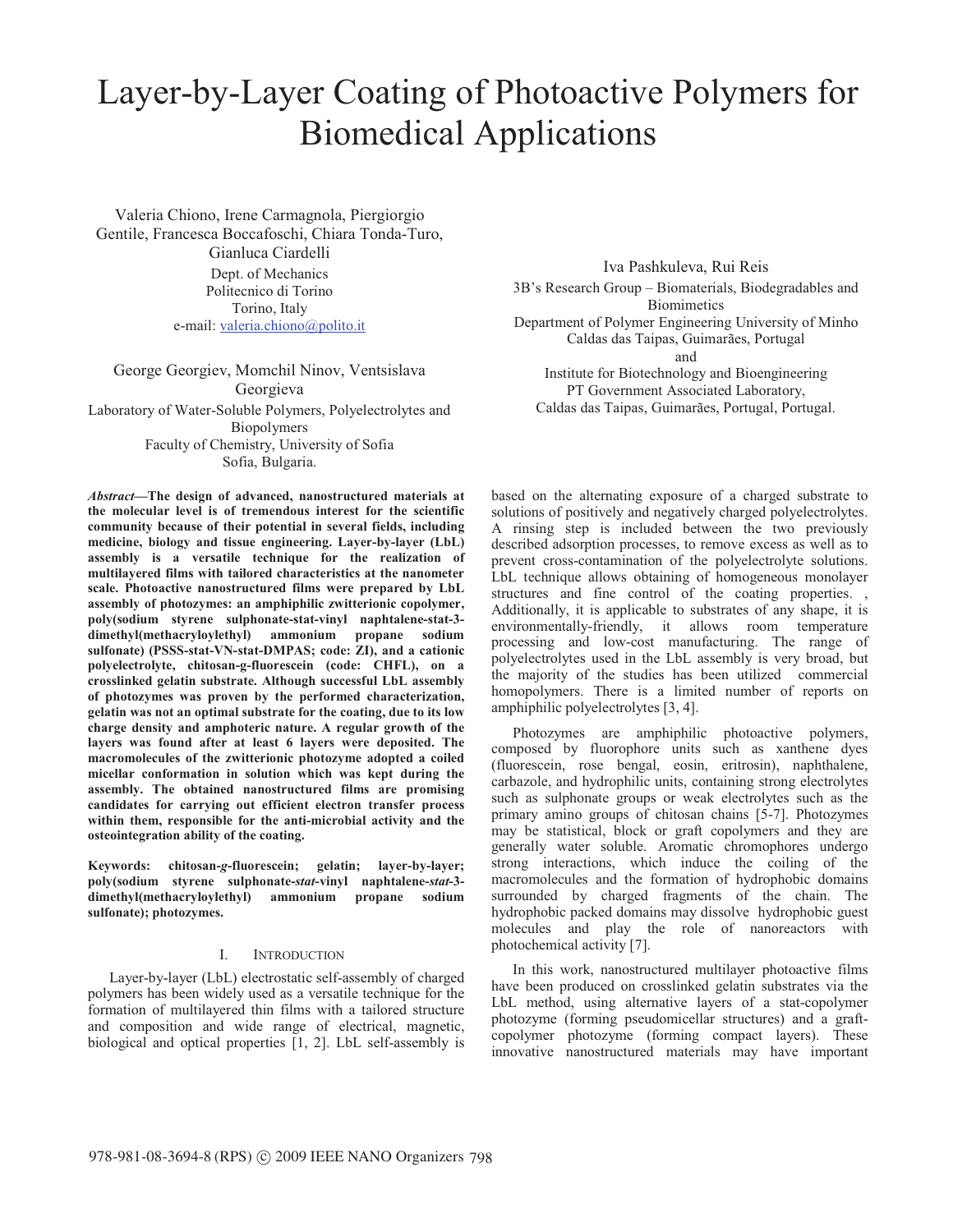applications as multifunctional coatings for scaffolds for bone repair: the photosensitizing properties of the different types of photozymes are combined, leading to osteointegration by hydroxyapatite precipitation induced by the graft-copolymer photozyme and anti-microbial action promoted by the statcopolymer photozyme.

### II. MATERIALS AND METHODS

A graft-copolymer photozyme, chitosan-g-fluorescein (code CHFL; 0.5 mol.% FL; produced from chitosan FG 90 with Mn:210±10 kDa and Mw/Mn: 2.17, Primex Ingredients ASA) and a stat-copolymer zwitterionic photozyme, poly(sodium styrene-stat-vinyl naphtalene-stat-sulphonate-co-3 dimethyl(methacryloylethyl) ammonium propane sodium sulfonate) (PSSS-stat-VN-stat-DMAPS; code ZI; with 20 mol.% VN, 70 mol.% SSA; 10 mol.% DMAPS with Mn: 53.2 kDa and Mw/Mn: 2.34) were synthesized by copolymerization (AIBN, 60°C, DMSO) . The behavior of ZI photozyme macromolecules in water solutions with various concentration, pH and ion strength was studied by Dynamic Light Scattering, DLS and zeta potential measurements (Zetasizer Nano ZS). Before any applications, MTS (3-(4,5-dimethylthiazol-2-yl)-5- (3-carboxymethoxyphenyl)-2-(4-sulfophenyl)-2H-tetrazolium) cytotoxicity test was carried out on ZI and CHFL solutions using an osteoblast cell line SaOs-2 osteoblasts. The photobioactivity of CHFL was studied by tests in simulated body fluid (SBF) under irradiation and in the dark (control). The photosensitizing activity of ZI was shown by standard tests using probe molecules [6]. Type A gelatin from porcine skin (code G) was supplied from Sigma-Aldrich. Genipin (Challenge Bioproducts) was used as a crosslinker for G. All solvents used were of analytical grade and used without further purification. Cast films on glass slides (1.2 cm diameter) were obtained from GP-crossliked G (code G\_GP; 2.5 wt.% GP) [8] as a substrate for LbL assembly. LbL was realized by alternative incubation into  $0.1\%$  (w/v) photozyme solutions (pH 5.5) with intermediate washing steps (pH 4.5). The procedure was repeated and 10 layers were deposited. At the end, samples were further rinsed in bi-distilled water. LbL coatings on G\_GP were characterized by scanning electron microscopy-energy dispersive x-ray analysis (SEM-EDX; FEI QUANTA INSPECT 200 apparatus, equipped with EDAX Genesis Software), FTIR-ATR analysis (Perkin Elmer Spectrum One Spectrometer), UV-VIS spectroscopy (Perkin Elmer), static water contact angle (CAM 200 KSV Instrument).

#### III. RESULTS

DLS is a non-invasive well-established technique for measuring the size of molecules and particles typically in the submicron region. A bi-modal size distribution was determined for the ZI aggregates (with 40nm and 340nm medium size), regardless the ZI solution concentration (0.25-2.5 mg/ml). While the size of 40 nm is consistent with an isolated ZI macromolecule, the size of 340nm indicates the presence of macromolecular aggregates. This speculation was confirmed by the observation that the quantity of the smaller aggregates increases at higher ion strength of the solution. ZP is one of the main forces that mediate inter-particle interactions. Particles with a high ZP of the same charge sign, either positive or negative, will repel each other. Conventionally a high ZP can be high in a positive or negative sense, i.e. <-30mV and >+30mV. For molecules and particles that are small enough, and of low enough density to remain in suspension, a high ZP will confer stability, i.e. the solution or dispersion will resist aggregation. ZP and DLS measurements confirmed the ability of ZI to assemble into stable nano-aggregates, with high ZP values (<-30 mV) even at elevate ion strength (2.5% KCl). However, a tendency for decreasing ZP was observed with increasing the photozyme concentration (0.25-2.5 mg/ml), which is a sign for possible decreasing stability of the dispersion in terms of aggregation abilities. ZP was only slightly affected by the solution pH in the 4-10 pH range. The solution ion strength highly influenced ZP, which decreased with increasing the ion strength (0-2.5% KCl).

A previous work on LbL assembly of stat-copolymer photozymes has shown that their coiled micellar conformation is preserved in the layer-by-layer assembled film [9]. Here, the behavior of surface wettability of LbL coated films as a function of layer number could indirectly suggest a micellar assembly of ZI photozyme in the LbL coating layers (Fig. 1). Contact angles of coated surfaces were similar to the value measured for G\_GP up to the 2nd layer which is consistent with the sensibility of this surface characterization technique. Then, the contact angles increased for the  $3<sup>rd</sup>$  and the  $4<sup>th</sup>$  coating layers. The observed changes can be associated not only with changes of the surface chemistry but also with the increased roughness generated during the coating process.



Figure 1. Contact angle as a function of the layer number. Reported data are the average values whereas the bars are the standard deviation (n=5).

After the 4th layer, contact angle displayed alternate values suggesting the beginning of the layer-by-layer assembly. Literature data report that contact angles of LbL films generally oscillate between the values for pure components. A similar result was not found for the photozyme coatings: in this case, the contact angle of each layer varied between 65°-70° which is only higher than the CHFL contact angle (60°) and a lower value (around 55°), which is much higher than the typical ZI contact angle (around 18°). The assembly of ZI photozyme into nano-aggregates (pseudomicelles) on the corresponding layers produced nano-roughness on the surface which could be the cause for the increased surface wettability of the ZI layers. Atomic force microscopy measures are in progress to study the ZI morphology onto each layer.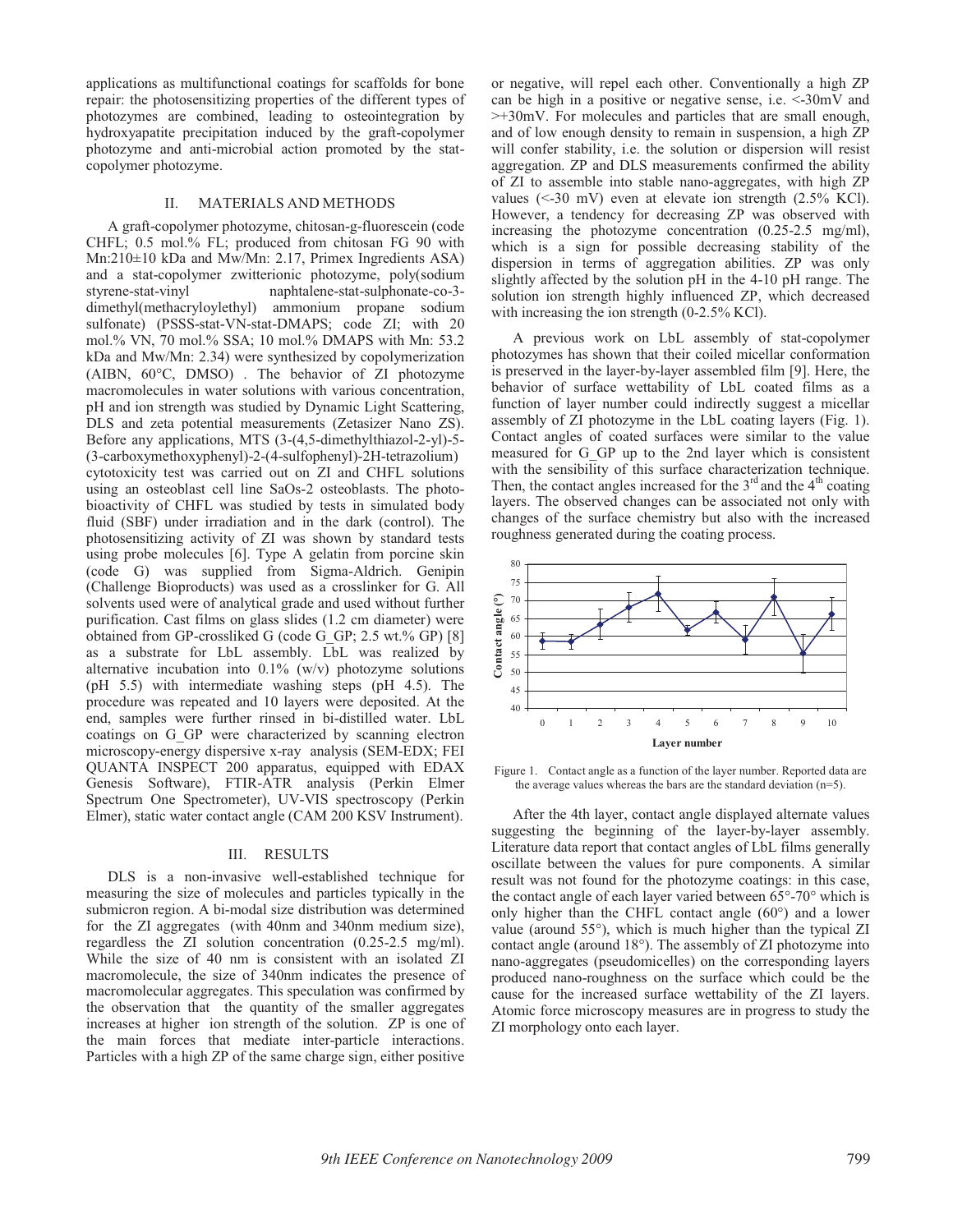Moreover, contact angle measurements are sensitive to both surface nano- and micro-roughness. SEM analysis showed an increase of surface roughness with increasing the number of layers (Fig. 2). On the other hand, as LbL coatings are expected to have nanometer thickness, it was not possible to distinguish the deposited layers by SEM images of the fractured surfaces.



Figure 2. SEM images of surfaces of LbL coated G\_GP with alternate ZI/CHFL layers: (a) 1 layer; (b) 7 layers.

FTIR-ATR analysis showed changes in the chemical characteristics of the surfaces of coated G\_GP cast films as compared to the control, particularly in the 1400-900 cm-1 wavenumber range. The main absorption bands of ZI photozyme were present in the FTIR-ATR spectra of the coated surfaces, precisely asymmetric  $(1125 \text{ and } 1180 \text{ cm}^{-1})$  and symmetric (1036 cm<sup>-1</sup>) stretching of O=S=O groups and S-O-C stretching  $(1009 \text{ cm}^{-1})$ . On the other hand, the CH-FL absorption bands were not detected in the FTIR-ATR spectra of coated G\_GP. Similar results have been reported for multilayers of poly(styrene-sulphonate)/chitosan [10], for which FITR-ATR analysis only evidenced the absorption bands of the poly(syrenesulphonate) polyanion.

EDX analysis allows the investigation of a surface layer with a micrometer thickness. In our case, when the analysis was performed on the upper surface of coated cast films, EDX spectra included the elemental composition of both the G\_GP substrate and the coatings. EDX spectra of the upper surfaces of coated G\_GP showed the presence of S due to the occurred deposition of the anionic photozyme (ZI). The peak due to S was particularly intense on surface agglomerates. In conclusion, both FTIR-ATR and EDX analyses confirmed that ZI was successfully assembled onto G\_GP films.

On the other hand, UV-VIS spectroscopy performed on LbL coated films showed the typical absorbance peak of FL dye at around 500 nm, which intensity increased with increasing the layer number (Fig. 3) and the characteristic absorption peak of G\_GP at around 605-610 nm.



Figure 3. UV-VIS spectra of CHFL, G-GP and LbL coated G\_GP with alternate ZI/CHFL layers.

CHFL absorption peak was not detected for a number of layers lower than 8, probably due to the low intensity of the CHFL peak which was masked by the absorption of G\_GP.

Several cytotoxicity tests, such as MTS or MTT, are well accepted for an initial screening of a material biocompatibility Citotoxicity tests using osteoblasts cell line (SaOs-2) were performed with pure photozymes . The MTS results for ZI are presented in Fig. 4. ZI solutions in culture medium did not show any cytotoxic behavior against SaOs-2 osteoblast like cells. A slight decrease of cell viability with increasing the material concentration was observed. However, the cell viability calculated for all the samples was above 80%, which indicates a good biocompatibility of the photozyme.



Figure 4. Viability of SaOs-2 cells cultured for 24 h in solutions of ZI photozyme at different concentrations.

Similarly, CHFL dissolved in culture medium at 0.01-2 mg/ml concentrations was found not to be cytotoxic towards osteoblast-like cells.